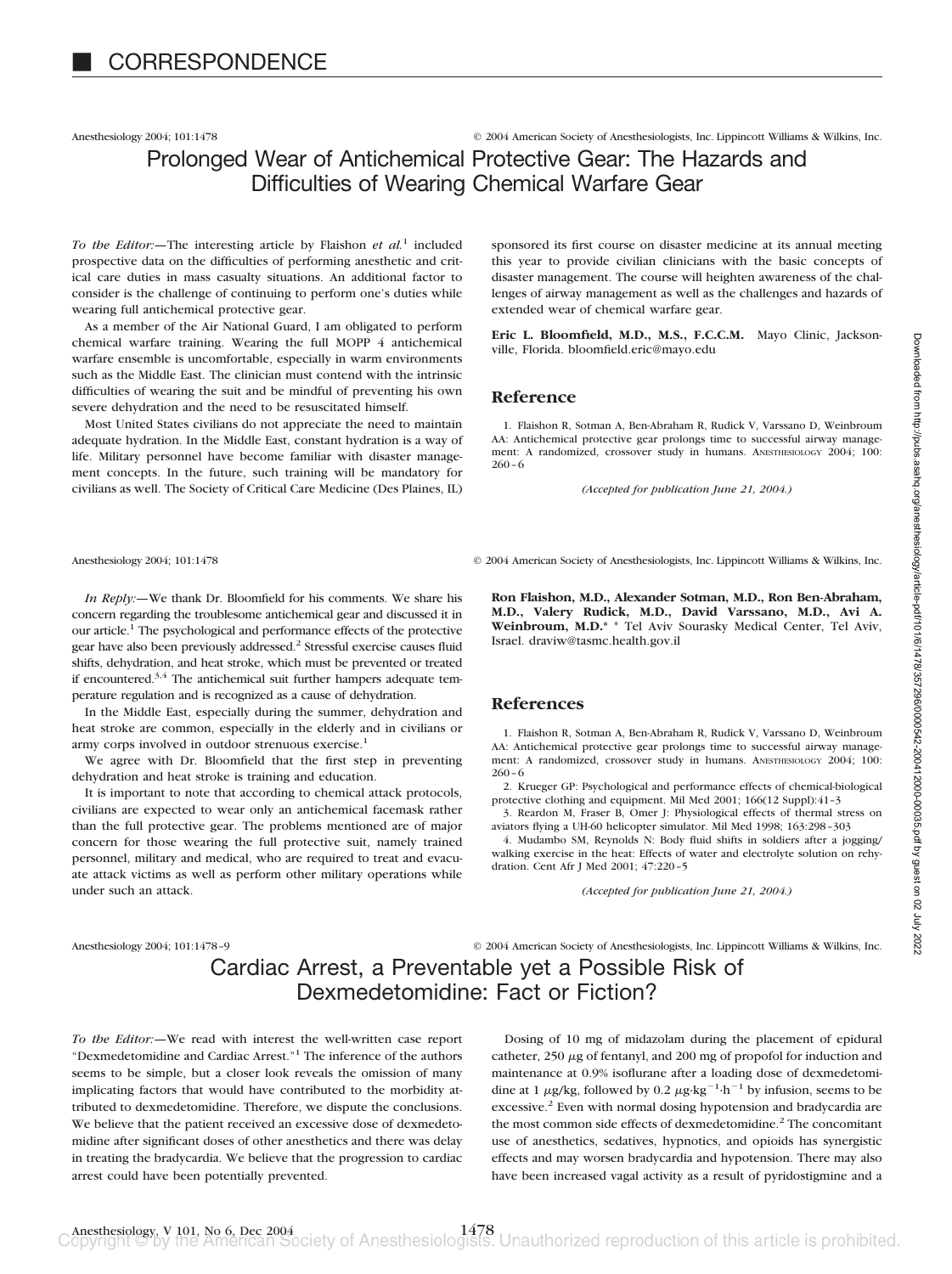history of vigorous exercise. An unrecognized hypovolemic state was also present. The undiagnosed decrease in preload, even in the presence of acceptable vital signs, is at times overlooked.<sup>3</sup> Excess dexmedetomidine, nonintervention of bradycardia at an appropriate time, and inadequate hydration sets the stage for unintentional cardiac arrest.<sup>2–4</sup> The implications for the factors we mentioned are well substantiated in the literature. $2-7$  Also, the episode seemed to have evolved at a faster pace against a background of what seemed to be benign. Later, cardiac arrest ensued. On hindsight, a stricter insight into potential and unintentional risks would have prevented the development of cardiac arrest.

In short, a close scrutiny of the case that resulted in bradycardia and cardiac arrest seems to stem from multiple factors rather than from dexmedetomidine alone. The authors direct implication of dexmedetomidine is questionable. Dexmedetomidine probably would have added to the sequence of events that followed but by itself it is an unlikely culprit in this particular case. In other words, dexmedetomidine can cause cardiac arrest if given in too great a dose after relatively large doses of other anesthetics. Bradycardia, if allowed unabated by noninterference in the presence of other risk factors, can also progress to cardiac arrest. The episode would have been thwarted by a judicious insight into the complex series of events that one often recognizes only after the incident has occurred. In this particular case sternotomy with resultant cascade of reflexes, namely vasovagal and Bezold Jarisch would have aided to the rapidity of cardiac arrest. $8-10$ 

Although we differ with the authors' observations and the issue may be contentious because of its interwoven complexity, they must be complemented for their deft handling of a difficult case.

**Muhammad Muntazar, M.D.,\* Francis C. Kumar, M.D.** \* University of Oklahoma Health Sciences Center, Oklahoma City, Oklahoma. muhammad-muntazar@ouhsc.edu

### **References**

1. Ingersoll-Weng E, Manecke GR, Thistlethwaite PA: Dexmedetomidine and cardiac arrest. ANESTHESIOLOGY 2004; 100:738 –9

2. Precedex [pakage insert]. North Chicago, IL: Abbott Laboratories; 2001

3. Caplan RA, Ward RJ, Posner K, Cheney FW: Unexpected cardiac arrest during spinal anesthesia: A closed claim analysis of predisposing factors. ANES-THESIOLOGY 1988:68 5–114

4. Gefin B, Shapiro L: Sinus bradycardia and asystole during spinal and epidural anesthesia: A report of 13 cases. J Clin Anesth 1998; 10:278 – 85

5. Pollard JB: Cardiac arrest during spinal anesthesia: Common mechanism and strategies for prevention. Anesth Analg 2001; 92:252– 6

6. Dyck JB, Shafer SL: Dexmedetomidine pharmacokinetics and pharmacodynamics. Anaesth Pharm Rev 1993; 1:238 – 45

7. Maze M: Autonomic nervous system, physiology and pharmacology: Alpha adrenergic receptors, Clinical Anesthesia, 2nd ed. Barash PG, ed. Philadelphia: Lippincott-Raven, 1992, pp 333– 4

8. Kennedy WF, Bonica JJ, Akamatsu TJ: Cardiovascular and respiratory effects of subarachnoid block in the presence of acute blood loss. ANESTHESIOLOGY 1968; 9:29 –35

9. Mackey DC, Carpenter RL, Thompson GE: Bradycardia and asystole during spinal anesthesia: A report of three cases without morbidity. ANESTHESIOLOGY 1989; 70:866 – 8

10. Kinsella SM, Tuckey JP: Perioperative bradycardia and asystole: relationship to vasovagal syncope and the Bezold-Jarisch reflex. Br J Anaesth 2001; 86:859 – 68

*(Accepted for publication June 25, 2004.)*

## Anesthesiology 2004; 101:1479 © 2004 American Society of Anesthesiologists, Inc. Lippincott Williams & Wilkins, Inc. Dexmedetomidine and Asystole

*To the Editor:—*We read with great interest the report of a cardiac arrest during dexmedetomidine use in a patient with myasthenia gravis.1 In this case the interaction of pyridostigmine and epidural anesthesia was cited as possible contributors to this complication.

We would like to add our own experience with dexmedetomidine. We began to use it in 20-40-yr-old healthy patients scheduled for laparoscopic gynecological procedures under sevoflurane and fentanyl anesthesia plus cisatracurium for neuromuscular blockade. Dexmedetomidine was infused by the "sufentanil" program of an Anne® intravenous infusion pump (Abbott Laboratories, North Chicago, IL) with an initial infusion of  $4 \mu g \cdot kg^{-1} \cdot h^{-1}$  for 15 min followed by 0.3  $\mu$ g·kg<sup>-1</sup>·h<sup>-1</sup>. After 40 patients were anesthetized using this technique, there was one case of severe bradycardia (32 beats/min) and one case of asystole. No patient received pyridostigmine or had epidural anesthesia instituted.

This event of asystole occurred while the patient was in Trendelenburg position with the peritoneal cavity insufflated with carbon dioxide (12 cmH<sub>2</sub>O), and it lasted less than 2 min, responding to abdominal deflation, horizontal positioning, intravenous atropine 1 mg, and a

brief period of thoracic compressions. End-tidal carbon dioxide and capnographic curve were normal before and after the asystole.

We wonder if the incidence of asystole with dexmedetomidine is different from that with other anesthetic drugs. A study to verify the safety and not only the efficacy of this new drug should be undertaken while more subtype-selective  $\alpha$ -2 receptor agonists with decreased side effects are awaited for clinical practice.<sup>2</sup>

**Rogerio L. R. Videira, M.D.,\* Roberto Manara V. Ferreira, M.D.** \* Hospital das Clinicas da Universidade de São Paulo and Universidade Federal do Estado de São Paulo, São Paulo, Brazil. rovid@uol.com.br

#### **References**

1. Ingersoll-Weng E, Manecke GR, Thistlethwaite PA: Dexmedetomidine and cardiac arrest. ANESTHESIOLOGY 2004; 100:738 –9

2. Kanto J: The place of alpha-2-agonists in anaesthesiology of today. Acta Anaesthesiol Scand 1997; 41:4 –5

*(Accepted for publication June 25, 2004.)*

Anesthesiology 2004; 101:1479 –80 © 2004 American Society of Anesthesiologists, Inc. Lippincott Williams & Wilkins, Inc.

*In Reply:—*We appreciate and agree, for the most part, with the comments of Drs. Muntazar and Kumar and those of Drs. Videira and Ferreira. Our purpose in presenting this case was to bring to light the potentially disastrous results from a particular combination of negative chronotropic influences.<sup>1</sup> We have used an anesthetic combination similar to this many times for thymectomy (minus the dexmedetomidine) and never experienced a case of asystole. Thus, we believe it

beyond coincidence that, with the addition of dexmedetomidine, cardiac standstill occurred. We did not state, and did not intend to imply, that dexmedetomidine was the sole cause for this event. Rather, we believe dexmedetomidine was a significant contributor among a number of factors, as summarized by Drs. Muntazar and Kumar and in the discussion section of the case report. Drs. Muntazar and Kumar stated they believe the dose of dexmedetomidine was "excessive." Such may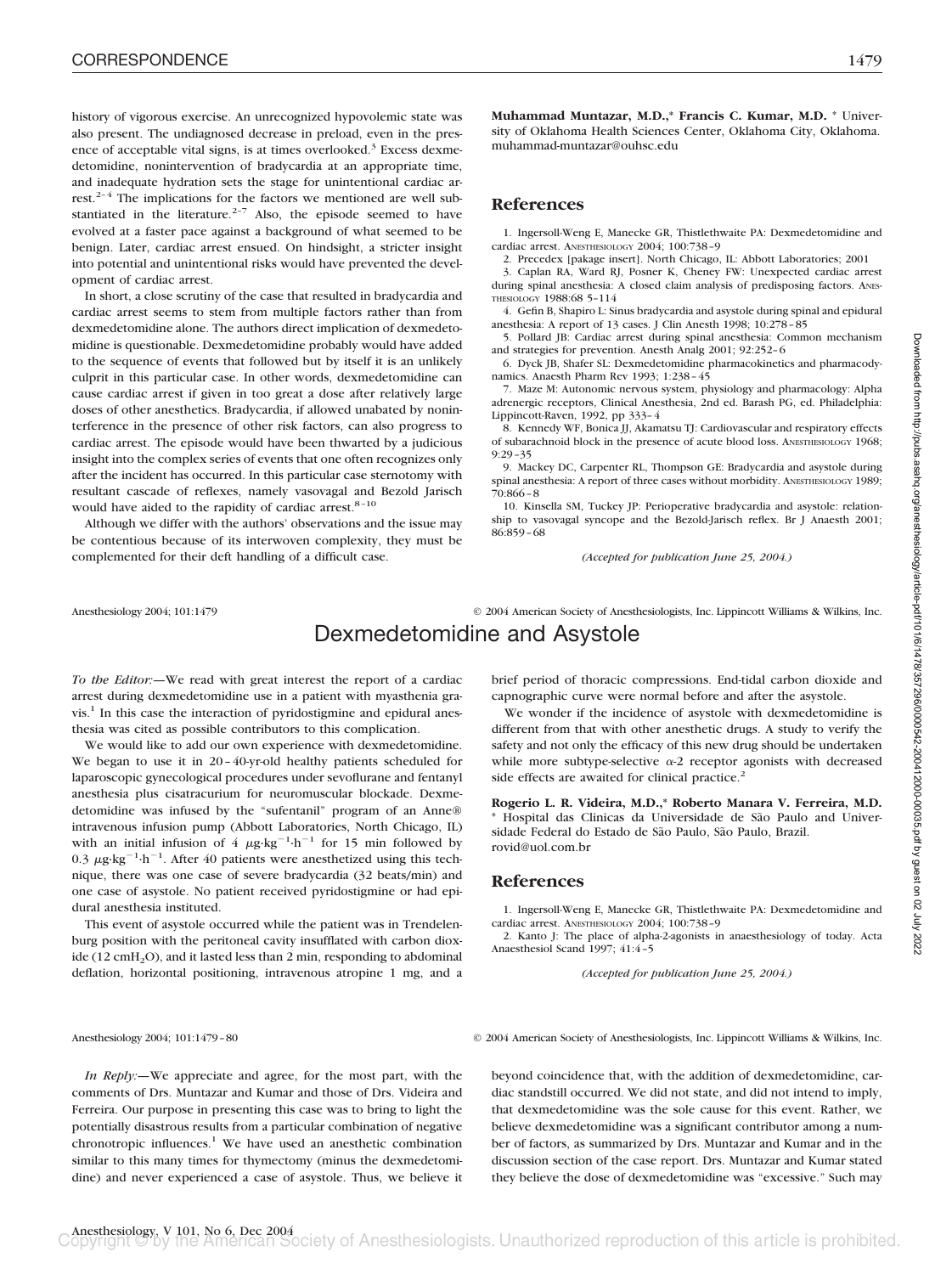be the case, but the loading dose  $(1 \mu g/kg)$  over  $10 \text{ min}$ ) was exactly as recommended by the manufacturer in the package insert and the infusion rate (0.2  $\mu$ g·kg<sup>-1</sup>·h<sup>-1</sup>) was at the low end of the recommended range. Whether or not our dosing was excessive, it was in line with the recommendations of the manufacturer.

We agree there were multiple factors involved; this was a main point of the article. Also, the assertion that the asystole could have been avoided if the bradycardia had been treated earlier is well taken. The bradycardia in question, however, was an easily explained (by the dexmedetomidine loading dose) decrease in heart rate to 46 –50 beats/ min with stable blood pressure. Treating this in a patient with good cardiovascular health would ordinarily seem unnecessary. We now believe that even mild, hemodynamically stable bradycardia in the presence of dexmedetomidine and other negative chronotropic influences should be treated. The view through our "retrospectoscope" confirms this.

We appreciate Drs. Videira and Ferreira sharing their experiences and agree that a large-scale safety study of the drug should be considered. We believe that when used appropriately, dexmedetomidine is very safe and useful. Perhaps by performing such a study and sharing our experiences with the drug, we, as a community, can avoid future closed claims analyses and unnecessary "black box" Food and Drug Administration warnings.

**Gerard R. Manecke Jr., M.D.,\* Esperanza Ingersoll-Weng, M.D., and Patricia A. Thistlethwaite, M.D., Ph.D.** \* Thornton Hospital, La Jolla, California. gmanecke@ucsd.edu

#### **Reference**

1. Ingersoll-Weng E, Manecke GR, Thistlethwaite PA: Dexmedetomidine and cardiac arrest. ANESTHESIOLOGY 2004; 100:738 –9

*(Accepted for publication June 25, 2004.)*

## Anesthesiology 2004; 101:1480 © 2004 American Society of Anesthesiologists, Inc. Lippincott Williams & Wilkins, Inc. Treatment of Rebound Pulmonary Hypertension: Why Not Sildenafil?

*To the Editor:—*I read with great interest the case report by Augoustides *et al.*<sup>1</sup> published in the April issue of ANESTHESIOLOGY. They highlight the important issue of rebound pulmonary hypertension after withdrawal of inhaled prostacyclin and make a case for the use of inhaled iloprost. They propose that inhaled iloprost may allow gradual controlled withdrawal of perioperative inhaled selective pulmonary vasodilation, probably as a result of its favorable pharmacokinetics. Hence, in their opinion it has great promise in the management of perioperative pulmonary hypertension after cardiac surgery. However, I think that if the authors had highlighted the advantages of using sildenafil, instead of iloprost, in this scenario their case report would have made a more lasting and useful contribution to the existing literature on the topic of management of rebound pulmonary hypertension.

Pulmonary hypertension remains a major complication after surgical correction of congenital and long-standing valvular heart disease. Inhaled nitric oxide has been shown to reduce, but not eliminate, potentially life-threatening episodic pulmonary hypertensive crises.<sup>2</sup> Nitric oxide increases intracellular cyclic guanosine monophosphate, resulting in smooth muscle vasodilation. Phosphodiesterase type 5 is responsible for cyclic guanosine monophosphate breakdown in lung tissue. Abrupt discontinuation of nitric oxide may be complicated by life-threatening events, and phosphodiesterase activity may play a role in this phenomenon.<sup>3</sup> Sildenafil (Viagra; Pfizer Laboratories, New York, NY), a selective and potent inhibitor of phosphodiesterase type 5, augments pulmonary vasodilation with nitric oxide and reduces the risk of pulmonary hypertensive crises in an at-risk postoperative patient.<sup>4</sup> Furthermore, it ameliorates the rebound pulmonary hypertension caused by withdrawal of inhaled pulmonary vasodilators.<sup>5</sup>

Compared with the standard treatment, inhaled nitric oxide, sildenafil is superior in decreasing the mean pulmonary artery pressure and equally effective and selective in reducing pulmonary vascular resistance.<sup>6</sup> It also causes a significant increase in the cardiac index.<sup>6</sup> Its availability in oral, inhaled and intravenous forms, longer half-life of  $4 h<sup>4</sup>$  and proven efficacy in randomized controlled trials<sup>7-9</sup> are some of

the distinguishing features which make sildenafil first-choice agent for managing rebound pulmonary hypertension.

Thus, my question for Augoustides *et al.* is "Why inhaled iloprost and not sildenafil?"

**Shahzad G. Raja, M.R.C.S.** Alder Hey Hospital, Liverpool, United Kingdom. drrajashahzad@hotmail.com

#### **References**

1. Augoustides JG, Culp K, Smith S: Rebound pulmonary hypertension and cardiogenic shock after withdrawal of inhaled prostacyclin. ANESTHESIOLOGY 2004; 100:1023–5

2. Miller OI, Tang SF, Keech A, Pigott NB, Beller E, Celermajer DS: Inhaled nitric oxide and prevention of pulmonary hypertension after congenital heart surgery: A randomized double-blind study. Lancet 2000; 356:1464 –9

3. Ivy DD, Kinsella JP, Ziegler JW, Abman SH: Dipyridamole attenuates rebound pulmonary hypertension after inhaled nitric oxide withdrawal in postoperative congenital heart disease. J Thorac Cardiovasc Surg 1998; 115:875-82

4. Atz AM, Lefler AK, Fairbrother DL, Uber WE, Bradley SM: Sildenafil augments the effect of inhaled nitric oxide for postoperative pulmonary hypertensive crises. J Thorac Cardiovasc Surg 2002; 124:628 –9

5. Atz AM, Wessel DL: Sildenafil ameliorates effects of inhaled nitric oxide withdrawal. ANESTHESIOLOGY 1999; 91:307–10

6. Michelakis E, Tymchak W, Lien D, Webster L, Hashimoto K, Archer S: Oral sildenafil is an effective and specific pulmonary vasodilator in patients with pulmonary arterial hypertension: comparison with inhaled nitric oxide. Circulation 2002; 105:2398 – 403

7. Stocker C, Penny DJ, Brizard CP, Cochrane AD, Soto R, Shekerdemian LS: Intravenous sildenafil and inhaled nitric oxide: A randomised trial in infants after cardiac surgery. Intensive Care Med 2003; 29:1996 –2003

8. Bharani A, Mathew V, Sahu A, Lunia B: The efficacy and tolerability of sildenafil in patients with moderate-to-severe pulmonary hypertension. Indian Heart J 2003; 55:55–9

9. Ghofrani HA, Wiedemann R, Rose F, Schermuly RT, Olschewski H, Weissmann N, Gunther A, Walmrath D, Seeger W, Grimminger F: Sildenafil for treatment of lung fibrosis and pulmonary hypertension: A randomised controlled trial. Lancet 2002; 360:895–900

*(Accepted for publication July 27, 2004.)*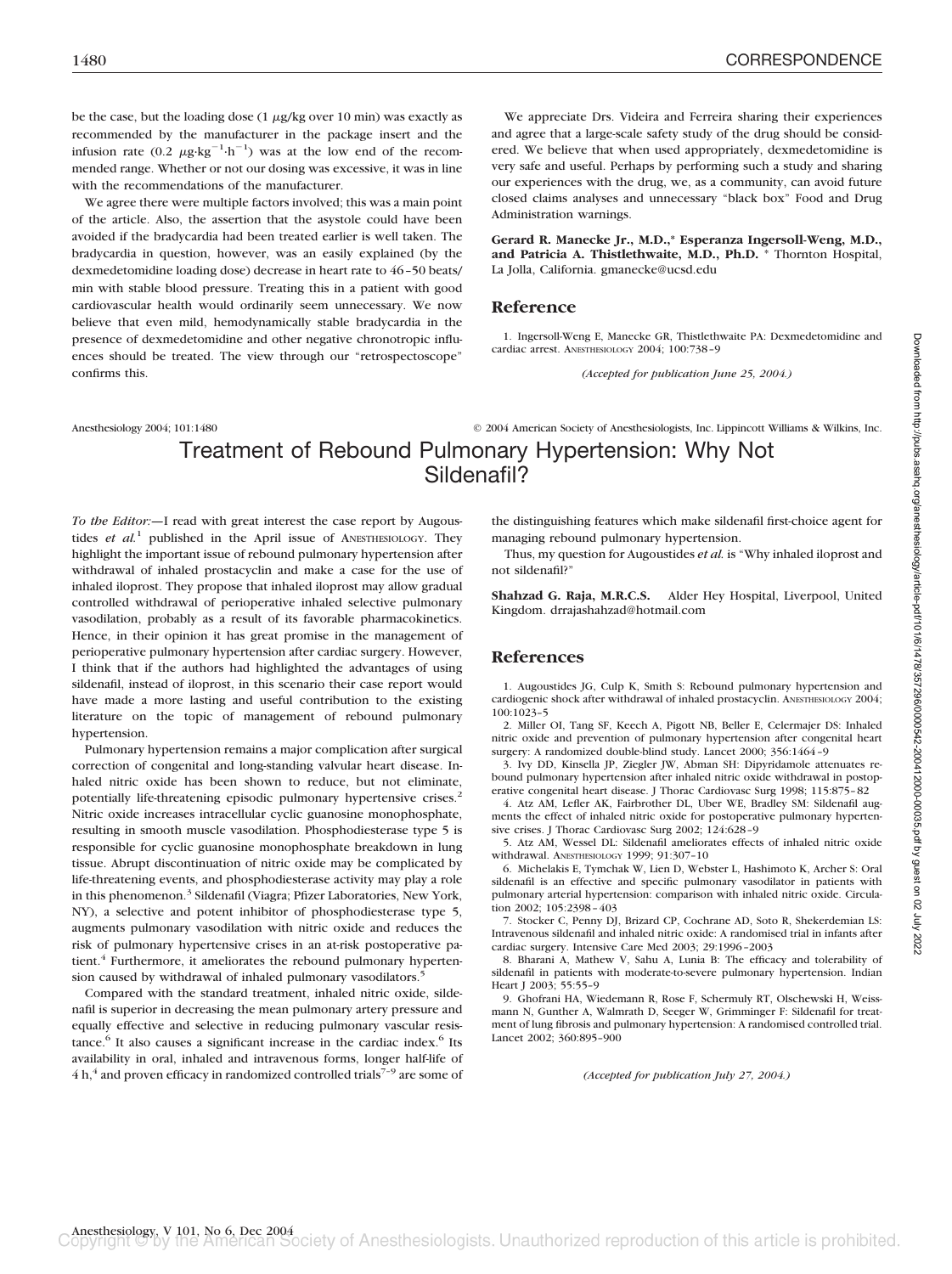*In Reply:—*I thank Dr. Raja for an excellent appraisal of the role of sildenafil (Viagra; Pfizer Laboratories, New York, NY) in the management of rebound pulmonary hypertension after withdrawal of inhaled prostacyclin, as highlighted in our recent case report.<sup>1</sup> Dr. Raja has correctly highlighted that sildenafil is an alternative to iloprost in this setting.<sup>2-7</sup> Our discussion of iloprost in the case report focused on its advantages over inhaled prostacyclin in the withdrawal of inhaled pulmonary vasodilator therapy. The pharmacokinetics of iloprost highlight a limitation of inhaled prostacyclin, namely its short half-life, that may facilitate serious rebound pulmonary hypertension.

However, this discussion was by no means intended to minimize the role of alternative approaches to the management of rebound pulmonary hypertension. As emphasized, a tiered multimodal therapeutic approach to pulmonary hypertension is essential for successful management.<sup>1,8,9</sup> Indeed, this multimodal therapeutic approach to this clinical scenario not only includes sildenafil but also extends beyond this agent. The withdrawal of inhaled pulmonary vasodilators with a short half-life (nitric oxide, prostacyclin) should be managed in the setting of optimized ventilation, and where required, sufficient supplemental pulmonary vasodilator, whether inhaled, intravenous, or oral. There is a wide selection of possible agents that may be administered alone or in synergistic combination.<sup>8,10</sup> The choice of regimen should also take into account drug availability, drug familiarity, and patient idiosyncrasies.

In summary, rebound pulmonary hypertension with withdrawal of nitric oxide or prostacyclin should be approached in a tiered multimodal fashion. Although sildenafil is eminently suitable, it is but one of a possible menu of pharmacologic choices.

**John G. Augoustides, M.D.** Hospital of the University of Pennsylvania, Philadelphia, Pennsylvania. yiandoc@hotmail.com

#### **References**

1. Augoustides JG, Culp K, Smith S: Rebound pulmonary hypertension and cardiogenic shock after withdrawal of inhaled prostacyclin. ANESTHESIOLOGY 2004; 100:1023–5

2. Atz AM, Lefler AK, Fairbrother DL, Uber WE, Bradley SM: Sildenafil augments the effect of inhaled nitric oxide for postoperative pulmonary hypertensive crises. J Thorac Cardiovasc Surg 2002; 124:628 –9

3. Atz AM, Wessel DL: Sildenafil ameliorates effects of inhaled nitric oxide withdrawal. ANESTHESIOLOGY 1999; 91:307–10

4. Michelakis E, Tymchak W, Lien D, Webster L, Hashimoto K, Archer S: Oral sildenafil is an effective and specific pulmonary vasodilator in patients with pulmonary arterial hypertension: Comparison with inhaled nitric oxide. Circulation 2002; 105:2398 – 403

5. Stocker C, Penny DJ, Brizard CP, Cochrane AD, Soto R, Shekerdemian LS: Intravenous sildenafil and inhaled nitric oxide: A randomised trial in infants after cardiac surgery. Intensive Care Med 2003; 29:1996 –2003

6. Bharani A, Mathew V, Sahu A, Lunia B The efficacy and tolerability of sildenafil in patients with moderate-to-severe pulmonary hypertension. Indian Heart J 2003; 55:55–9

7. Ghofrani HA, Wiedemann R, Rose F, Schermuly RT, Olschewski H, Weissmann N, Gunther A, Walmrath D, Seeger W, Grimminger F: Sildenafil for treatment of lung fibrosis and pulmonary hypertension: a randomised controlled trial. Lancet 2002; 360:895–900

8. Augoustides JG, Ochroch EA: Perioperative use of nitric oxide in cardiothoracic anesthesia and intensive care, Progress in Anesthesiology. Vol XV. Chapter 7. San Antonio, Texas, Dannemiller Foundation, 2001, pp 115–24

9. Augoustides JG, Mancini DJ: Postoperative care of the adult cardiac surgical patient, Progress in Anesthesiology. Vol XVI. Chapter 7. San Antonio, Texas, Dannemiller Foundation, 2002, pp 99 –112

10. Lowson S: Inhaled alternatives to nitric oxide. ANESTHESIOLOGY 2002; 96: 1504 –13

*(Accepted for publication July 27, 2004.)*

Anesthesiology 2004; 101:1481 © 2004 American Society of Anesthesiologists, Inc. Lippincott Williams & Wilkins, Inc.

## Frequent Utilization of Fluoroscopy Is Essential for Precise Needle Placement in Interventional Pain Procedure

*To the Editor:—*I read with interest the article recently published by Haspeslagh *et al.*<sup>1</sup> concerning an inadvertent lumbar disc injection which occurred during unilateral diagnostic infiltration of lumbar L3 nerve root.

Although the authors did mention the importance of fluoroscopy, they did not extensively discuss the reasons for the complication. This event must have the caused by a failure to note the depth of needle insertion during the procedure. The needle tip on the lateral view should be in the posterior aspect of the foramen when the transforaminal epidural injection is performed. $<sup>2</sup>$  The authors' figure suggests</sup> that the needle had been inserted too far; the tip of the needle was beyond the dura, therefore no epidurogram was demonstrated in the fluoroscopic images.

As the authors indicated, "meticulous care should be taken when a transforaminal epidural injection. . .is performed." In addition, frequent utilization of fluoroscopy in different planes during the needle

insertion (not just at the time of dye injection) is essential for precise needle placement.

**Jeffrey Huang, M.D.** Anesthesiologists of Greater Orlando, Orlando, Florida. jeffrey\_j\_huang@hotmail.com

#### **References**

1. Haspeslagh S, Van Zundert J, Puylaert M, Heylen R, van Kleef M, Vissers K: Unilateral diagnostic infiltration of lumbar L3 nerve root resulting in an inadvertent discogram: the importance of fluoroscopic guidance in interventional pain therapy. ANESTHESIOLOGY 2004; 100:1019 –21

2. Raj P, Lou L, Erdine S, Staats P: Decompressive neuroplasty, Radiographic Imaging for Regional Anesthesia and Pain Management, 1st ed. Raj P, Lou L, Erdine S, Staats P, eds. Philadelphia, Churchill Livingstone, 2003, pp 254 –71

*(Accepted for publication July 28, 2004.)*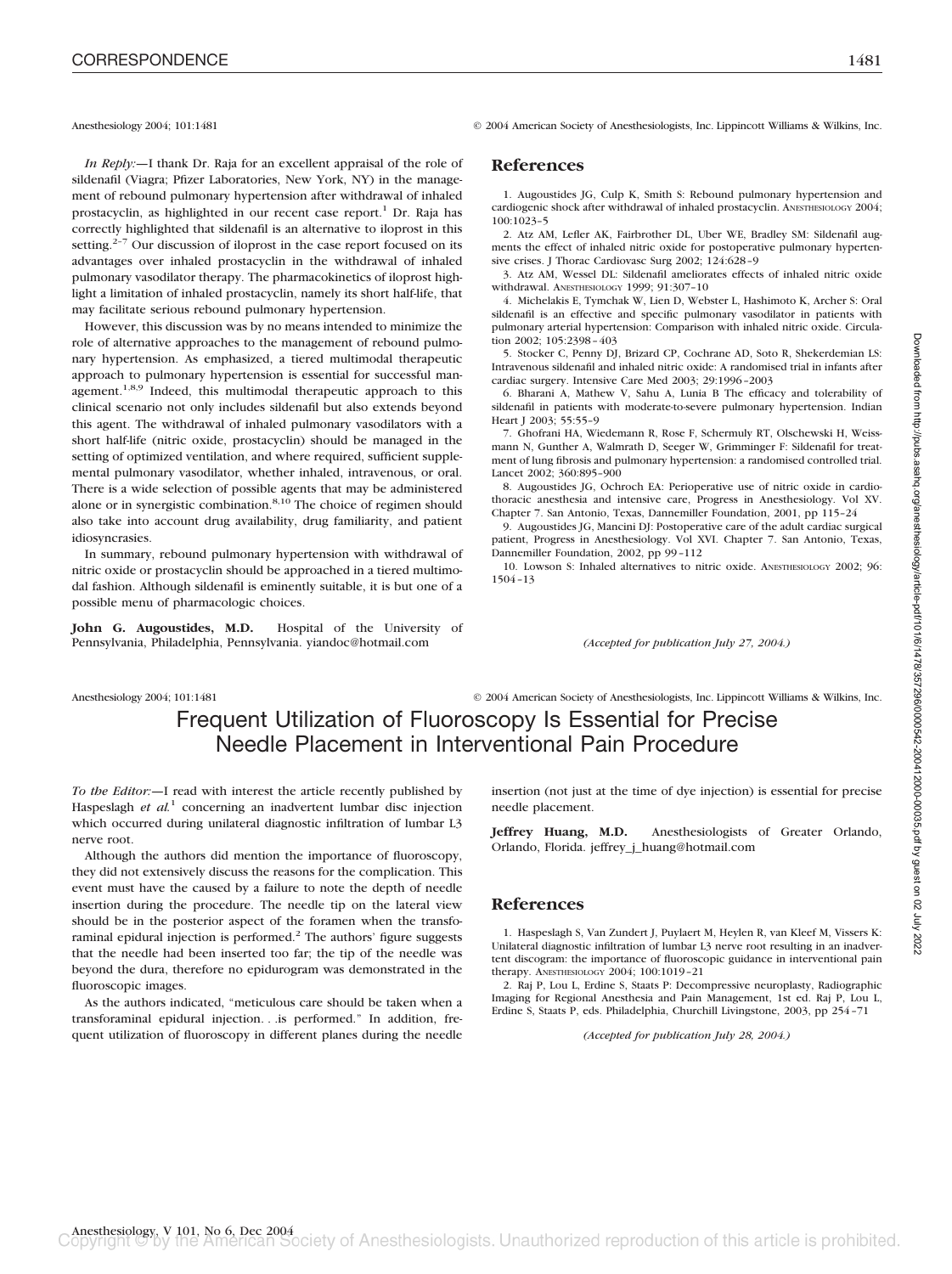*In Reply:—*We thank Dr. Huang for his interesting comments. We agree that frequent control of the correct needle position by the use of fluoroscopy is important during interventional pain procedures.<sup>1</sup>

The depth of the needle position on a lateral view is important because antiinflammatory agents must be injected as close as possible to the site of pathology; *i.e.*, in the anterior plane of the epidural space.2 With respect to the presented anteroposterior view (Fig. 2a in our article)<sup>1</sup> and in accordance with another review,<sup>3</sup> the insertion of the needle no further medial than the six o'clock position in the anteroposterior view reduces the risk of dural puncture.<sup>3</sup> Moreover, when our needle had been positioned intradurally at this level, a discogram could not have been explained.

Finally, low back pain and sciatica resulting from migrated disc herniations are an indication for transforaminal epidural infiltrations.<sup>4</sup> By placing the needle in a correct fluoroscopic position, the needle can accidentally encounter a rostrally displaced disc herniation, which possibly explains this unexpected event. Our finding emphasizes the use of fluoroscopy in interventional pain procedures.

Anesthesiology 2004; 101:1482 © 2004 American Society of Anesthesiologists, Inc. Lippincott Williams & Wilkins, Inc.

**Sara Haspeslagh, M.D., F.I.P.P., Jan Van Zundert, M.D., F.I.P.P., Kris Vissers, M.D., Ph.D.\*** \* Multidisciplinary Pain Center, Genk, Belgium. kris.vissers@skynet.be

#### **References**

1. Haspeslagh S, Van Zundert J, Puylaert M, Heylen R, van Kleef M, Vissers K: Unilateral diagnostic infiltration of lumbar L3 nerve root resulting in an inadvertent discogram: the importance of fluoroscopic guidance in interventional pain therapy. ANESTHESIOLOGY 2004; 100:1019 –21

2. Derby R, Bogduk N, Kine G: Precision percutaneous blocking procedures for localizing spinal pain: Part 2. The lumbar neuroaxial compartment. Pain Digest 1993; 3:62–75

3. Noor MG: Selective nerve root blocks for low back pain and radiculopathy. Reg Anesth and Pain Med 2004; 29:234 –56

4. Vad VB, Bhat AL, Lutz GE, Cammisa F: Transforaminal epidural steroid injections in lumbosacral radiculopathy: a prospective randomized study. Spine 2002; 27:11– 6

*(Accepted for publication July 28, 2004.)*

## Anesthesiology 2004; 101:1482 © 2004 American Society of Anesthesiologists, Inc. Lippincott Williams & Wilkins, Inc. Regimens for Patient-controlled Epidural Analgesia during Labor

*To the Editor:—*Boselli *et al.* are to be congratulated on their excellent study of patient-controlled epidural analgesia in labor.<sup>1</sup> The merit of a background infusion in addition to boluses of epidural solution on patient demand has been contested for many years. $2,3$  The finding by Ferrante *et al.* that some rates of infusion appeared to reduce the requirement for additional supplementary boluses $4$  may have influenced North American practice, where continuous infusion techniques are popular and physician workload is an important issue.<sup>5</sup> In contrast, demand-only patient-controlled epidural analgesia is also associated with good efficacy and high maternal satisfaction. Even in countries where midwife-administered supplementation is not permitted, such as Belgium, patient-controlled epidural analgesia is usually delivered without a background infusion (verbal communication, May, 2004, Marc Van de Velde, M.D., Ph.D., Professor, Department of Anesthesiology, U.Z. Gasthuisberg, Leuven, Belgium).

Boselli *et al.* are incorrect, however, in stating that only two studies have previously compared the efficacy and local anesthetic consumption of patient-controlled epidural analgesia with or without background infusion. I conducted the first of such studies in 1991 and no benefit from a background infusion was found, albeit in a small sample  $(n = 52)$  and with only one rate of background infusion  $(4 \text{ ml/h})$ .<sup>6</sup>

Although it is an oversimplification to suggest that "one regimen fits

all" for patient-controlled epidural analgesia during labor, Boselli *et al.* provide more compelling evidence that the routine use of a background infusion is not beneficial; indeed that it increases drug consumption and cost without improving maternal comfort or satisfaction.

**Michael Paech, D.M., F.A.N.Z.C.A.** University of Western Australia and King Edward Memorial Hospital for Women, Perth, Australia. michael.paech@health.wa.gov.au

#### **References**

1. Boselli E, Debon R, Cimino Y, Rimmele T, Allaouchiche B, Chassard D: Background infusion is not beneficial during labor patient-controlled analgesia with 0.1% ropivacaine plus 0.5 µg/ml sufentanil. ANESTHESIOLOGY 2004;100:968-72

2. Paech MJ: Patient controlled epidural analgesia for labor (letter). Anesth Analg 1995; 80:1064

3. White PF, Gambling DR, Parker RK: Role of continuous background infusion with patient-controlled analgesia (letter). Anesth Analg 1995; 80:646

4. Ferrante FM, Rosinia FA, Gordon C, Datta S: The role of continuous background infusions in patient-controlled epidural analgesia for labor and delivery. Anesth Analg 1994; 79:80 – 4

5. D'Angelo R: Epidural PCA during labor. ASA Newsletter 2001; 65:116 – 8 6. Paech MJ: Patient-controlled epidural analgesia in labour: Is a continuous infusion of benefit? Anaesth Intensive Care 1992; 20:15–20

*(Accepted for publication July 28, 2004.)*

Anesthesiology 2004; 101:1482–3 © 2004 American Society of Anesthesiologists, Inc. Lippincott Williams & Wilkins, Inc.

*In Reply:—*We would like to thank Dr. Paech for his comment on our study, and to apologize for not having cited his previous study devoted to the role of background infusion during labor patient-controlled analgesia performed more than 10 yr before ours.<sup>1,2</sup> Although a smaller sample size, a different anesthetic solution (0.125% bupivacaine and fentanyl  $3 \mu g/ml$ ) and only one rate of background infusion were studied, Paech had shown no benefit of using a background infusion in combination with self-administered boluses with equivalent analgesia and satisfaction in both groups, low rates of bupivacaine usage, and similar maternal and neonatal outcomes. No differences

were observed in the mean  $\pm$  SD hourly bupivacaine doses (11  $\pm$  5 mg in the bolus groups and  $13 \pm 7$  mg in the bolus plus 4-ml/h background infusion group, not significant), which was similar to our study, where no differences were observed in the hourly consumption of anesthetic solution between the 0-ml/h and 3-ml/h groups. This might be explained by insufficient power of both studies to detect small differences in the hourly requirements. However, the results from both studies and from the two previous studies devoted to this subject provide evidence that background infusion may not be routinely used during labor patient-controlled analgesia.<sup>3,4</sup>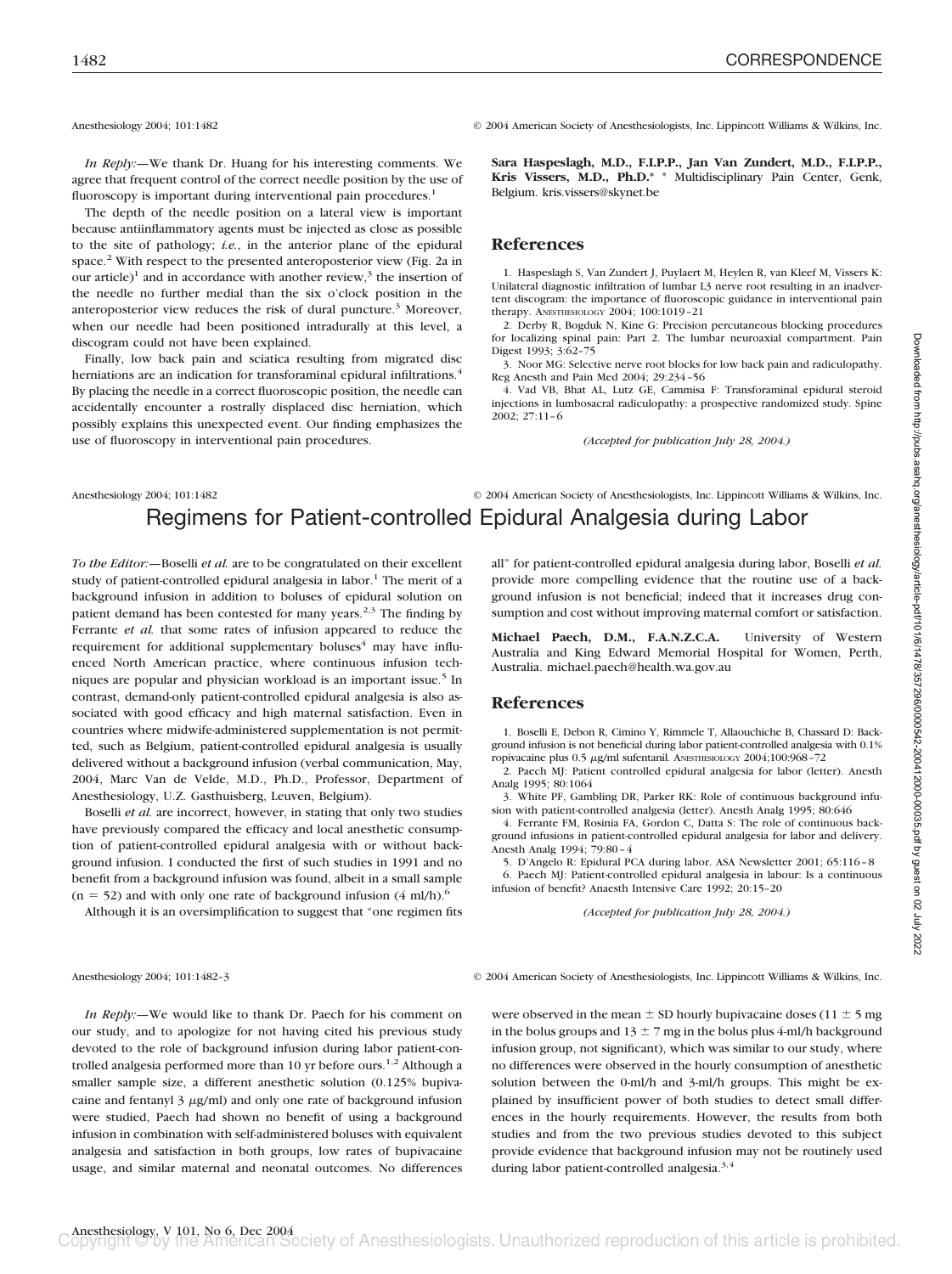**Emmanuel Boselli, M.D., Dominique Chassard, M.D., Ph.D.\*** \* Hôtel-Dieu Hospital, Lyon, France. dominique.chassard@chu-lyon.fr

#### **References**

1. Boselli E, Debon R, Cimino Y, Rimmelé T, Allaouchiche B, Chassard D: Background infusion is not beneficial during labor patient-controlled analgesia with 0.1% ropivacaine plus 0.5 microg/ml sufentanil. ANESTHESIOLOGY 2004; 100: 968 –72

2. Paech MJ: Patient-controlled epidural analgesia in labour: Is a continuous infusion of benefit? Anaesth Intensive Care 1992; 20:15–20

3. Petry J, Vercauteren M, Van Mol I, Van Houwe P, Adriaensen HA: Epidural PCA with bupivacaine 0.125%, sufentanil 0.75  $\mu$ g and epinephrine 1/800.000 for labor analgesia: is a background infusion beneficial? Acta Anaesthesiol Belg 2000; 51:163– 6

4. Ferrante FM, Rosinia FA, Gordon C, Datta S: The role of continuous background infusions in patient-controlled epidural analgesia for labor and delivery. Anesth Analg 1994; 79:80 – 4

*(Accepted for publication July 28, 2004.)*

Anesthesiology 2004; 101:1483–4 © 2004 American Society of Anesthesiologists, Inc. Lippincott Williams & Wilkins, Inc.

# Cholinesterase Inhibitors, Neuromuscular Blocking Drugs and Perioperative Memory Enhancement

*To the Editor*:—I read the fascinating review by Dr. Ghoneim<sup>1</sup> with great interest, especially the section on memory-enhancing or memoryimpairing drugs. Anesthetics impair memory function in perisurgical periods, whereas cholinesterase inhibitors enhance memory<sup>1</sup> and act at central muscarinic cholinergic receptors involved in the process of memory consolidation.<sup>2</sup> Cholinesterase inhibitors donepezil, galanthamine, and rivastigmine, currently in clinical use, $1,3$  represent the first line of treatment in Alzheimer disease and the only drugs of proven benefit.<sup>4,5</sup> Other cholinesterase inhibitors (*i.e.*, physostigmine) are under clinical evaluation.<sup>3</sup>

Drugs affecting central cholinergic activity also influence the anesthetic effect. Increasing central cholinergic tone with physostigmine antagonizes the hypnotic effect of propofol, shown by the return of consciousness (defined as responsiveness to commands) or wakefulness (appearance of being awake with open eyes but without cognitive content).<sup>6</sup> Plourde *et al.*,<sup>7</sup> measuring the action of physostigmine on the hypnotic effect of inhaled volatile anesthetics, conclude that physostigmine can, at least partially, antagonize the hypnotic effect of sevoflurane (subanesthetic concentrations) and that the resulting arousal is reflected by an increase in the amplitude of auditory steadystate response and, to a lesser extent, of the bispectral index. An interesting possibility is the antagonism of the anesthetic effect with physostigmine that results from potentiation of 40 Hz oscillations *via* increased muscarinic tone,<sup>8</sup> whereas anesthetic-induced unconsciousness is associated with a reduction of gamma or 40 Hz oscillations in thalamocortical systems.<sup>7</sup> These rhythms constitute background activity reflecting depolarization of thalamic and cortical neurons, a physiologic condition required for consciousness.<sup>9</sup> In addition, Hill *et al.*<sup>10</sup> demonstrated that physostigmine decreased the time for return of consciousness after halothane anesthesia.

These data, taken together, suggest not only that if reversal of the neuromuscular blockade occurs during anesthesia using cholinesterase inhibitors patients could be at risk of intraoperative awareness, as we recently underlined, $11$  but also that these drugs may promote an enhancement of implicit memory for any awareness event that occurs. It may occur above all during light levels of anesthesia, common during the final period of anesthesia. During this period, cholinesterase inhibitors are given by anesthesiologists to reverse neuromuscular block. In other words, patients may better recall memories of the awareness experienced intraoperatively.

It was also reported that inhibition of central nicotinic acetylcholine receptors contributes to secondary effects attributed to anesthesia such as impairment in memory and cognitive performance, $12$  whereas nicotinic acetylcholine receptors agonists improve memory.13 Other drugs used in anesthesia, as well as the neuromuscular blocking drugs atracurium and the atracurium and cisatracurium metabolite laudanosine, activate nicotinic acetylcholine receptors at concentrations comparable to those measured in the central nervous system during, and for several hours after, general anesthesia.<sup>14,15</sup> Administration of these neuromuscular blocking drugs, resulting in laudanosine production, has been suggested to improve postoperative cognitive functions,<sup>16,17</sup> with the clinical relevance that they could have a potentially therapeutic effect in patients with Parkinson's disease.<sup>18</sup> We ask if atracurium, cisatracurium, and their metabolite laudanosine should be included in the list of drugs acting at the cholinergic receptors and therefore potentially enhancing memory, with advantages and disadvantages mentioned above, and if these data merit, as do the anticholinergic agents, more detailed exploration by laboratory and clinical studies.

**Vincenzo Fodale, M.D.,\* Marco Tescione, M.D., Caterina Praticò, M.D.** \* University of Messina, Messina, Italy. vfodale@unime.it

#### **References**

1. Ghoneim MM: Drugs and human memory (part 2). Clinical, theoretical, and methodologic issues. ANESTHESIOLOGY 2004; 100:1277–97

2. Boccia MM, Acosta GB, Baratti CM: Memory improving actions of gabapentin in mice: Possible involvement of central muscarinic cholinergic mechanism. Neurosci Lett 2001; 311:153– 6

3. Nordberg A, Svensson AL: Cholinesterase inhibitors in the treatment of Alzheimer's disease: A comparison of tolerability and pharmacology. Drug Saf 1998; 19:465– 80

4. Doody RS, Stevens JC, Beck C, Dubinsky RM, Kaye JA, Gwyther L, Mohs RC, Thal LJ, Whitehouse PJ, DeKosky ST, Cummings JL: Practice parameter: Management of dementia (an evidence-based review). Report of the Quality Standards Subcommittee of the American Academy of Neurology. Neurology 2001; 56: 1154 – 66

5. Knopman DS, Morris JC: An update on primary drug therapies for Alzheimer disease. Arch Neurol 1997; 54:1406 –9

6. Meuret P, Backman SB, Bonhomme V, Plourde G, Fiset P: Physostigmine reverses propofol-induced unconsciousness and attenuation of the auditory steady state response and bispectral index in human volunteers. ANESTHESIOLOGY 2000; 93:708 –17

7. Plourde G, Chartrand D, Fiset P, Font S, Backman SB: Antagonism of sevoflurane anaesthesia by physostigmine: Effects on the auditory steady-state response and bispectral index. Br J Anaesth 2003; 91:583– 6

8. Metherate R, Cox CL, Ashe JH: Cellular bases of neocortical activation: Modulation of neural oscillations by the nucleus basalis and endogenous acetylcholine. J Neurosci 1992; 12:4701–11

9. Llinas RR, Pare D: Commentary of dreaming and wakefulness. Neuroscience 1991; 44:521–35

10. Hill GE, Stanley TH, Sentker CR: Physostigmine reversal of postoperative somnolence. Can Anaesth Soc J 1977; 24:707–11

11. Fodale V, Santamaria LB: Different actions of sevoflurane and propofol on central nicotinic receptors may explain differences in hypnotic antagonism by cholinesterase inhibitors. Br J Anaesth 2004; 92:773– 4

12. Andoh T: Effects of general anesthetics on neuronal nicotinic acetylcholine receptors and their roles in the mechanism of anesthesia. Masui 2001; 50:1072– 84

The above letter was sent to the author of the referenced article. The author did not feel that a response was required.—David C. Warltier, Editor.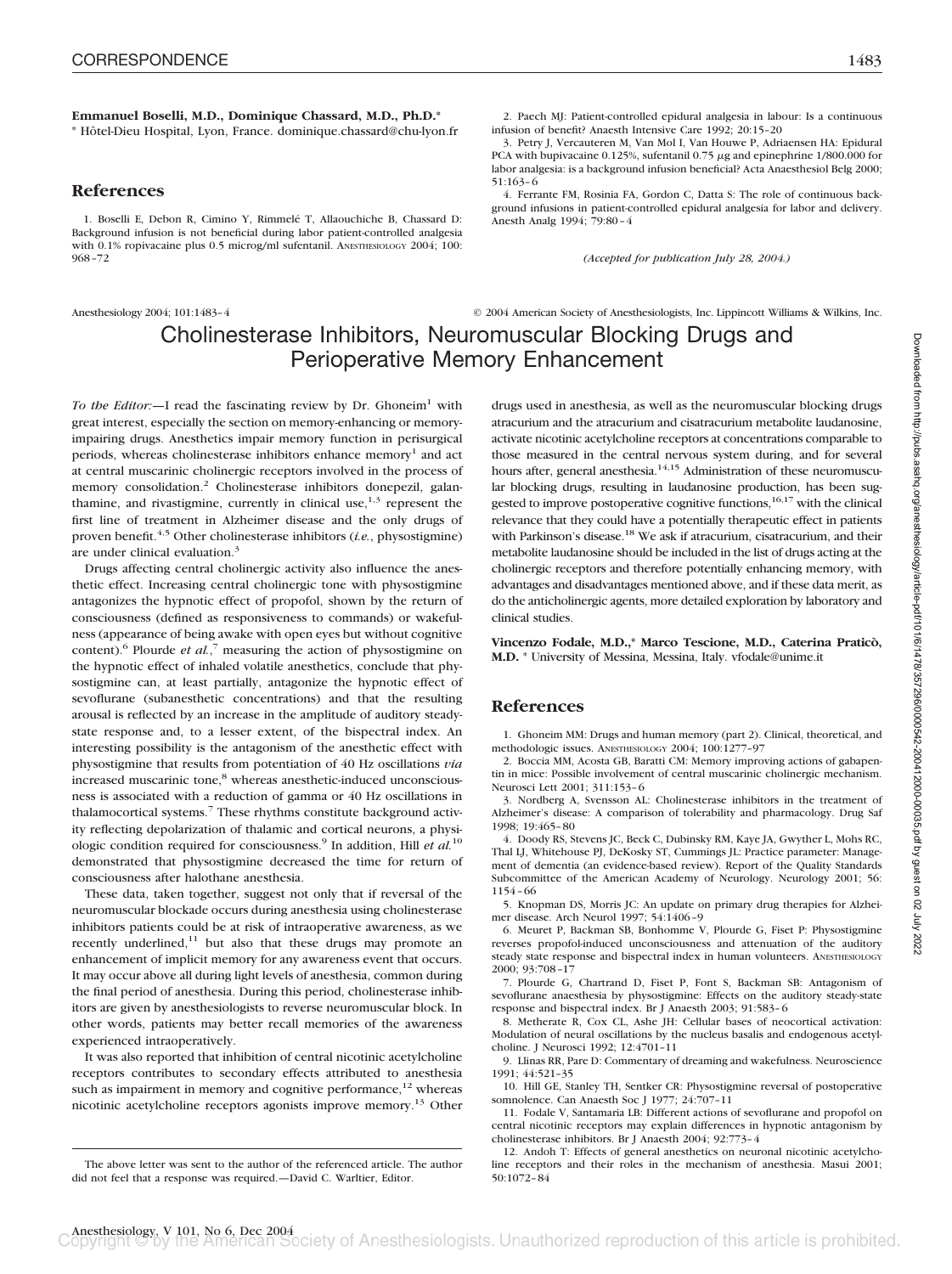13. Addy NA, Nakijama A, Levin ED: Nicotinic mechanisms of memory: effects of acute local DHbetaE and MLA infusions in the basolateral amygdala. Brain Res Cogn Brain Res 2003; 16:51–7

14. Fodale V, Santamaria LB: Laudanosine, an atracurium and cisatracurium metabolite. Eur J Anaesth 2002; 19:466 –73

15. Tassonyi E, Fathi M, Hughes J, Chiodini F, Bertrand D, Muller D, Fuchs-Buder T: Cerebrospinal fluid concentrations of atracurium, laudanosine and vecuronium following clinical subarachnoid hemorrhage. Acta Anaesthesiol Scand 2002; 46:1236 – 41

#### Anesthesiology 2004; 101:1484 © 2004 American Society of Anesthesiologists, Inc. Lippincott Williams & Wilkins, Inc.

16. Fodale V, Santamaria LB: Drugs of anesthesia, central nicotinic receptors and post-operative cognitive dysfunction. Acta Anaesthesiol Scand 2003; 47:1180 17. Fodale V, Santamaria LB: The inhibition of central nicotinic nAch receptors

is the possible cause of prolonged cognitive impairment after anesthesia. Anesth Analg 2003; 97:1207

18. Fodale V, Praticò C, Santamaria LB: Drugs of anesthesia, central nicotinic receptors and Parkinson's disease. Parkinsonism Relat Disord 2004; 10:189 –90

*(Accepted for publication August 10, 2004.)*

# Is It the Validation or Invalidation of the Airway Management Algorithm?

*To the Editor:—*The authors must be congratulated for undertaking the study attempting to answer the question of protocol-based airway management in the event of unanticipated difficult intubation.<sup>1</sup> However, this raises some serious questions about the content and conclusions of the study.

First, we are unclear as to how the investigators have concluded that their local protocol-based approach to airway management in the event of unanticipated difficult intubation after induction is efficacious. In an 18-month interval, 100 patients who were anticipated to be easy to intubate on preoperative work-up were subsequently found to be difficult to intubate. Sixteen percent of these patients suffered severe hypoxemia. Although the authors have not provided any data regarding the incidence of hypoxemia at induction among the true positive participants, it is unlikely that the incidence in that population could be as high as 16%. One patient suffered significant dental trauma and one ended up aspirating gastric contents. In addition, 89 patients were subjected to multiple attempts at direct laryngoscopy. The authors fail to acknowledge that these adverse events could very well been the result of the sticking with the proposed airway algorithm. It appears that most of the patients suffered hypoxemia as a result of multiple attempts at laryngoscopy. Hypoxemia, as we understand, is a clear sign of ventilatory failure under these situations unless it is attributable to other causes. Failure to keep a substantial number of patients oxygenated highlights the inefficiency of the proposed algorithm. Unless the study was designed to evaluate the efficacy of the *Intubating Laryngeal Mask Airway*™ (LMA North America, Inc., San Diego, CA) as a tool for rescue ventilation, the conclusion that 100 percent of the patients were successfully ventilated underestimates the significant problems at ventilation encountered by the anesthesiologists while following the algorithm.

We are also unclear on what basis the authors claim that the study has validated the local protocol-based approach to airway management. The study has neither the design nor the power to answer this question, as we do not know what would happen if the anesthesiologist were not restricted by the protocol to the use of direct laryngoscopy, gum elastic bougie, *Intubating Laryngeal Mask Airway*™, or the transtracheal jet ventilation. Whether anticipated or unanticipated,

the approach to airway management in the event of failed intubation at induction depends on multiple factors. The result of preliminary laryngoscopy, the view of the glottis, the primary reason for intubation failure (is it the poor laryngoscopic view or the failure to pass the tube?), ease of ventilation with the mask, the muscle relaxant used, emergency or elective surgery, state of oxygenation of the patient, presence or absence of risk factors for aspiration, the condition of upper dentition, and, above all, the skill and expertise of the anesthesiologist all must be taken into account before defining the next step. A protocol-based approach like the one proposed by the investigators may limit anesthesia providers from applying individual problem-based solutions in the event of inadvertent difficult intubation. The end result: the patient with the poor dentition suffers dental trauma, the patient with full stomach may wind up aspirating gastric contents; failure of the *Intubating Laryngeal Mask Airway*™ regardless of the cause (morbid obesity/limited mouth opening) commits the anesthesia provider to expose the patient to the risk of transtracheal jet ventilation although switching to simple a laryngeal mask airway or laryngeal tube might have solved that problem. A broad-based protocol that incorporates all the fundamental goals and objectives of airway management, *e.g.*, the American Society of Anesthesiologists airway protocol, allowing for stepwise evaluation based interventions while taking into account factors specific to operator skill and experience, available resources, and patient continues to be the most prudent approach to management of inadvertent difficult intubation.<sup>2</sup>

**Govind R. Rajan, M.D.** Veterans Affairs Medical Center and Saint Louis University, St. Louis, Missouri. govind\_r@hotmail.com

#### **References**

1. Combes X, Le Roux B, Suen P, Dumerat M, Motamed C, Sauvat S, Duvaldestin P, Dhonneur G: Unanticipated difficult airway in anesthetized patients: Prospective validation of a management algorithm. ANESTHESIOLOGY 2004; 100:1146 –50

2. Benumof JL: Laryngeal mask airway and the ASA difficult airway algorithm. ANESTHESIOLOGY 1996; 84:686 –99

*(Accepted for publication September 1, 2004.)*

## Anesthesiology 2004; 101:1484 –5 © 2004 American Society of Anesthesiologists, Inc. Lippincott Williams & Wilkins, Inc. Unanticipated Difficult Airway: What about Emergency Cases?

*To the Editor:—*We read with great interest the recent report on unanticipated difficult airway in anesthetized patients by Combes *et al.*<sup>1</sup> The article confirms that by strictly adhering to a simple predefined algorithm most problems occurring during management of an unexpected airway can be solved. This has already been

proven in two other large prospective studies.<sup>2,3</sup> Using the gum elastic bougie as the first choice in a "can ventilate" but "cannot intubate" situation is a well-established technique, especially in Great Britain, and, of course, is much cheaper than, for example, a fiberoptic bronchoscope.4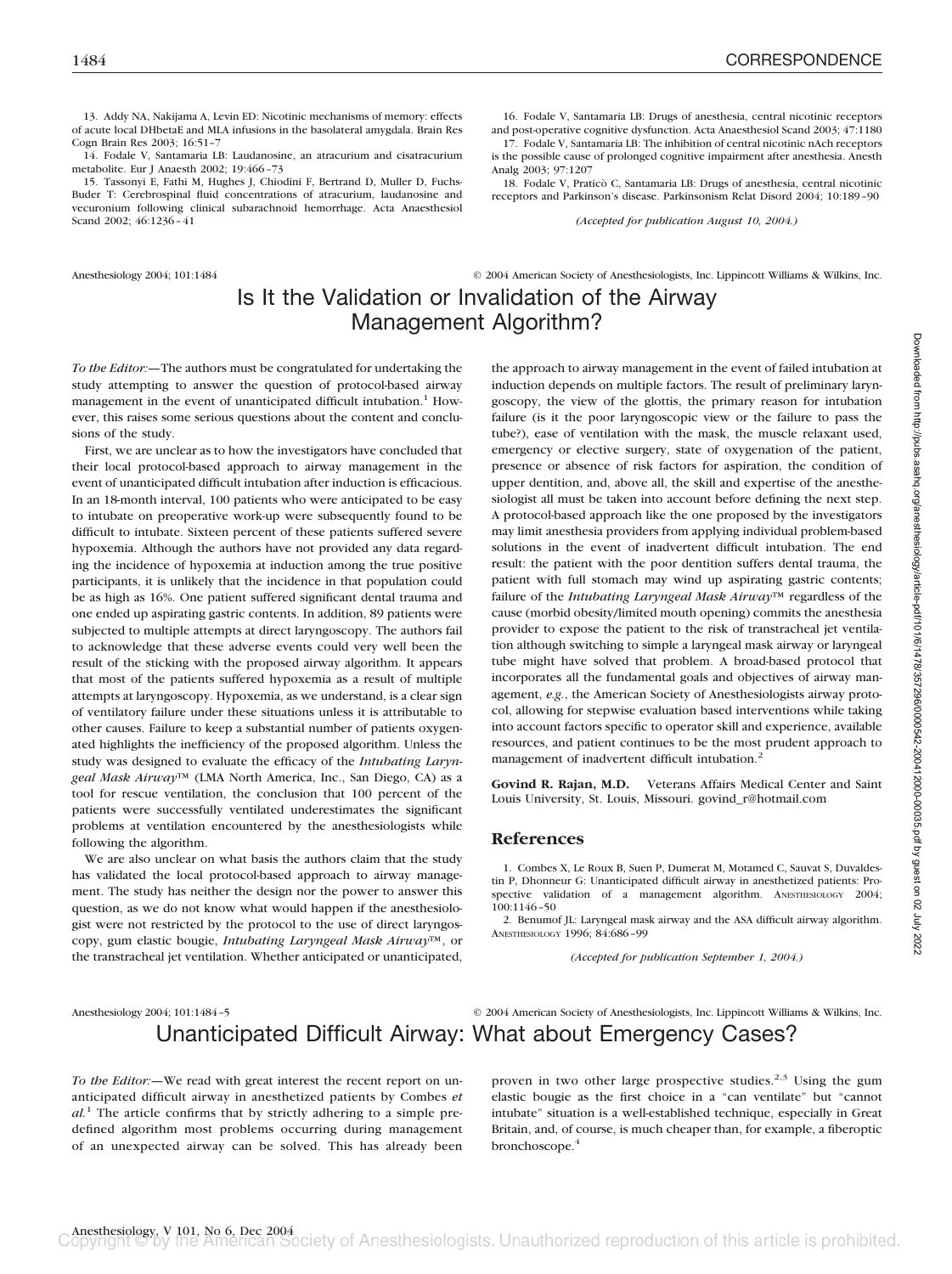However, the study raises several questions. The algorithm was only applied in elective cases. It would be very informative whether this airway algorithm was also used in emergency situations (out of the study) and how they succeeded.

The authors did not mention the distribution of intubations across surgical disciplines in detail although it is well known that many difficulties occur in Ear, Nose and Throat departments.

The authors correctly pointed out that the results are not transposable to patients with an anticipated difficult airway. Nevertheless, it would be very interesting how they managed these scenarios and how they decided what is an anticipated difficult airway and consequently excluded them from the study.

**Thomas Heidegger, M.D.,\* Hans J. Gerig, M.D.** \* Cantonal Hospital St. Gallen, St. Gallen, Switzerland. thomas.heidegger@kssg.ch

*In Reply:—*We read with interest the letters of Drs. Rajan and Heidegger. Dr. Rajan asks if our study was a validation or an invalidation of the Airway Management Algorithm. Clearly, our study was designed to assess *a* difficult Airway Management Algorithm and not *The* Airway Management Algorithm because we do not think that there is only one way to manage the unanticipated airway.<sup>1</sup>

We do not agree with Dr. Rajan that the 16 patients who experienced transient hypoxemia prove the inefficiency of the algorithm assessed. Indeed, most of these patients experienced arterial desaturation at the end of gum elastic bougie challenge only a few seconds before effective tracheal intubation. On the other hand, the *Intubating Laryngeal Mask Airway*™ (LMA North America, Inc., San Diego, CA) was used as a first step alternative technique in patients demonstrating a difficult ventilation scenario whenever arterial desaturation occurred. We agree with Dr. Rajan that several factors must be taken into account before defining the different steps of the algorithm. Obviously, in our algorithm, difficulties with face mask ventilation and oxygenation have been taken into account. Last, our study was not a comparative study assessing different management strategies of unanticipated difficult airway, but we are convinced of the great interest of such studies. It is possible that, as stated by Dr. Rajan, a broad-based protocol taking into account several factors could be the most prudent and effective approach in case of unanticipated difficult airway. Nevertheless, to our knowledge, large, prospective or retrospective, descriptive or comparative studies assessing the efficiency of such kind of protocol are still lacking.

To answer Dr. Heidegger, among our 100 patients with unanticipated difficult airway, 15 were anesthetized in emergency situations and considered at risk of pulmonary aspiration. We agree with Dr. Heidegger that difficult intubation distribution is not the same across

#### **References**

1. Combes X, Le Roux B, Suen P, Dumerat M, Motamed C, Sauvat S, Duvaldestin P, Dhonneur G: Unanticipated difficult airway in anesthetized patients: Prospective validation of a management algorithm. ANESTHESIOLOGY 2004; 100:1146 –50

2. Parmet JL, Colonna Romanso P, Horrow JC, Miller F, Gonzales J, Rosenberg H: The laryngeal mask airway reliably provides rescue ventilation in cases of unanticipated difficult tracheal intubation along with difficult mask ventilation. Anesth Analg 1998; 87:661–5

3. Heidegger T, Gerig HJ, Ulrich B, Kreienbühel G: Validation of a simple algorithm for tracheal intubation: Daily practice is the key to success in emergencies: analysis of 13,248 intubations. Anesth Analg 2001; 92:517–22

4. Latto IP, Stacey M, Mecklenburg J, Vaughan RS: Survey of the gum elastic bougie in clinical practice. Anaesthesia 2002; 57:379 – 84

*(Accepted for publication September 1, 2004.)*

Anesthesiology 2004; 101:1485 © 2004 American Society of Anesthesiologists, Inc. Lippincott Williams & Wilkins, Inc.

surgical disciplines. Nevertheless, in our experience the difficulties of airway management encountered in the Ear, Nose, and Throat department are most often expected and strategies other than the one proposed in our study are applied.

In our study, we have considered that difficult airway was unanticipated when occurring in a patient who was considered to have normal preanesthetics evaluation of the airway (thyromental distance  $\geq$ 60 mm, mouth opening  $\geq$ 30 mm, Mallampati classification less than III, free from any history of difficult airway management in the past, unknown of ear, nose, and throat pathology, and with a body mass index  $\leq$ 35 kg/m<sup>2</sup>).

During the study period, 253 patients with anticipated difficult airway were managed in our institution. Ninety-nine underwent primary fiberoptic intubation under topical and locoregional anesthesia. For the other patients, general anesthesia was induced using short-acting anesthetic agents and succinylcholine. With difficult face mask ventilation or class III-IV Cormack laryngeal view, gum elastic bougie was used as first alternative technique (n = 42) and *Intubating Laryngeal Mask Airway*<sup>™</sup> as a second step in case of gum elastic bougie failure  $(n = 3)$ .

**Xavier Combes, M.D.,\* Gilles Dhonneur, M.D.** \* Hôpital Henri Mondor, Creteil, France. xavier.combes@hmn.aphp.fr

#### **Reference**

1. Combes X, Le Roux B, Suen P, Dumerat M, Motamed C, Sauvat S, Duvaldestin P, Dhonneur G: Unanticipated difficult airway in anesthetized patients: prospective validation of a management algorithm. ANESTHESIOLOGY 2004; 100:1146 –50

*(Accepted for publication September 1, 2004.)*

Anesthesiology 2004; 101:1485–6 © 2004 American Society of Anesthesiologists, Inc. Lippincott Williams & Wilkins, Inc.

# Use of a Fogarty Catheter Sheath as an Endotracheal Tube Changer

*To the Editor:—*We recently encountered a case that required extubation strategy for difficult airway as recommended by American Society of Anesthesiologists task force.1 A 50-yr-old lady underwent segmental mandibulectomy and radical neck dissection with deltopectoral flap for carcinoma parotid gland. At the end of surgery the oral endotracheal tube was left in place and she was shifted to the intensive care unit.

In the absence of either a jet stylet<sup>2</sup> or commercially available tube changer<sup>3</sup> that is "rigid to facilitate intubation and/or hollow to facilitate ventilation,"<sup>1</sup> we thought of using a readily available tube changer. We were wary of using the previously described tube changers because of Support was provided solely from institutional and/or departmental sources. their lack of lumen to provide  $oxygen<sub>i</sub><sup>4</sup> = 6$  or small

Downloaded from http://pubs.asahq.org/anesthesiology/article-pdf/1011478/357296/0000542-200412000-00035.pdf by guest on 02 July 2022 Downloaded from http://pubs.asahq.org/anesthesiology/article-pdf/101/6/1478/357296/0000542-200412000-00035.pdf by guest on 02 July 2022

Anesthesiology, V 101, No 6, Dec 2004<br> **Anesthesiology, V 101, No 6, Dec 2004**<br> **Annustial American Society** of Anesthesiologists. Unauthorized reproduction of this article is prohibited.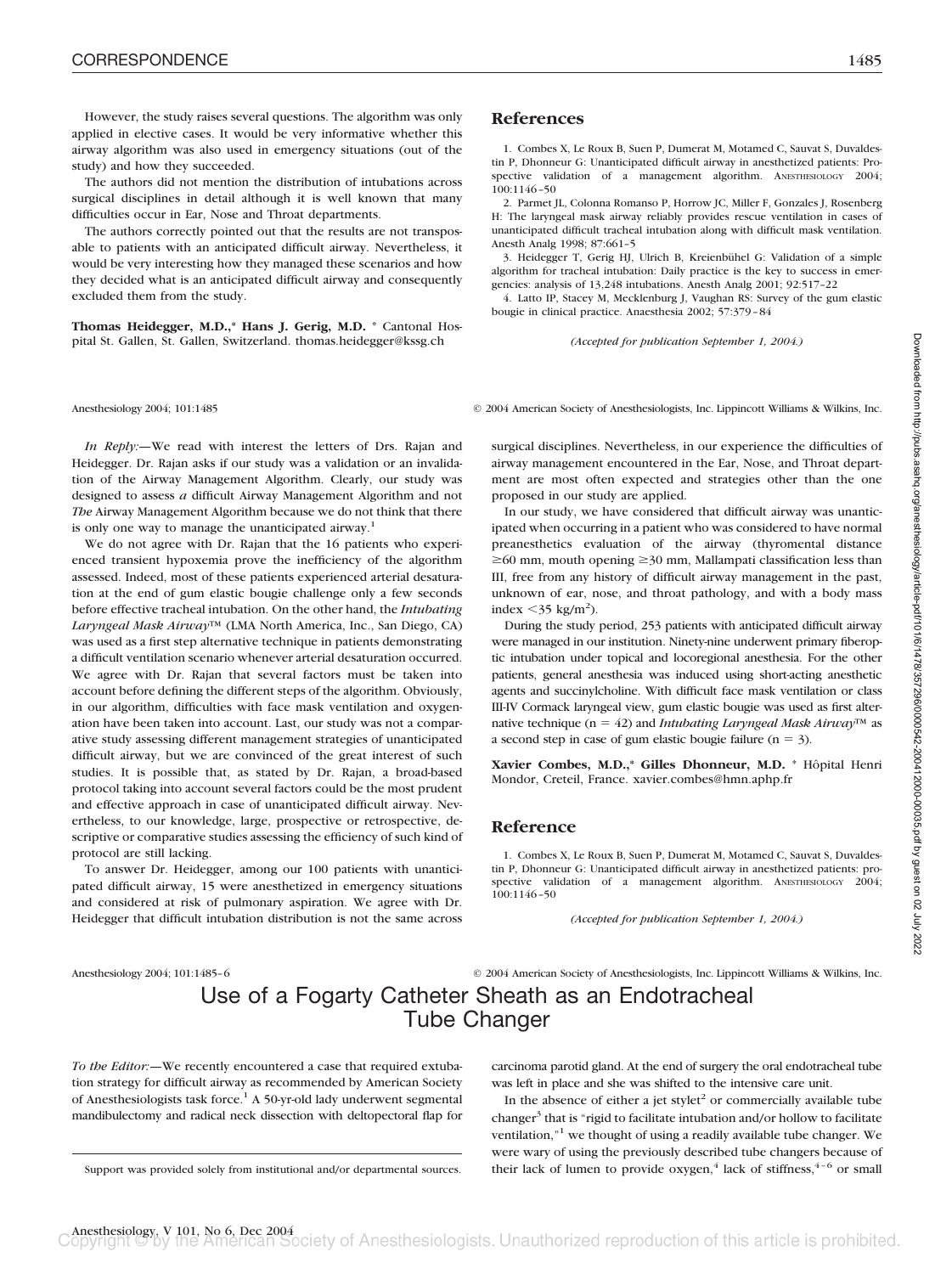external diameter.<sup>4,5</sup> Therefore, we decided to test these on mannequins (Ambu International, Copenhagen, Denmark). In the course of our experiments we realized that the sheath provided with Fogarty catheters (Willy Rusch AG, Kernen, Germany) is hollow and stiff and has a length of 80 cm and a varying external diameter (3–5 mm for sheaths of 6-French, 7-French, and 8-French Fogarty), making it a potentially good tube changer. We tested it on mannequins and found that it was successful in guiding the endotracheal tube every time and was adequate for both oxygen insufflation and jet ventilation.

We extubated the trachea of our patient over this tube changer (sheath of Fogarty 8-French), confirmed its correct position by endtidal carbon dioxide monitoring before and after extubation, and kept it in place for over 2 h, giving oxygen at 4 l/min for the initial 30 min. For monitoring the end-tidal carbon dioxide we connected the sample line of the side-stream capnometer (Capnomac Ultima; Datex Ohmeda Division Instrumentarium Corporation, Helsinki, Finland) to the machine end of the Fogarty sheath (it could be easily screwed into the machine end). On the other hand, for delivering oxygen, we could slide the oxygen delivery tubing from the wall-mounted flowmeter over the machine end of the Fogarty sheath. We also tried keeping both carbon dioxide sampling tube and oxygen delivery tube together after mounting a three-way connector to the machine end of our tube changer (carbon dioxide sampling tube on the side port and oxygen delivery tube on the end port). The problem with this arrangement was that the end-tidal carbon dioxide readings became too low at oxygen flow rates greater than 1.5 l/min. The patient tolerated our tube changer well until it was removed; our patient did not require reintubation.

We feel that in the absence of a commercially available tube changer, this tube changer fulfills all the criteria of rigidity, hollowness, and

length required of such a device.<sup>1</sup> Its two minor limitations are 1) its nonstreamlined tip, which is of little practical consequence if it is used correctly when it passes through an already placed endotracheal tube and remains in mid-trachea and 2) its material is probably not tested for tissue compatibility.

**Rakesh Kumar, D.A., M.D.,\* Shrawan Mittal, D.A., D.N.B., Sunil Kumar, D.A., Chander Kanta Dua, D.A., M.D.** \* Maulana Azad Medical College and Associated Hospitals, New Delhi, India. rakeshrampal@hotmail.com

### **References**

1. Caplan RA, Benumof JL, Berry FA, Blitt CD, Bode RH, Cheney FW, Connis RT, Guidry OF, Nickinovich DG, Ovassapian A: Practice guidelines for the management of the difficult airway: An updated report by the American Society of Anesthesiologists Task Force on the management of the difficult airway. ANESTHESIOLOGY 2003; 98:1269-7

2. Benumof JL: Additional safety measures when changing endotracheal tubes. ANESTHESIOLOGY 1991; 75:921–2

3. Cooper RM: Consider other extubation strategies to maintain difficult airways (letter). Chest 1995; 108:1183

4. Stanley GD: Extubating the difficult airway-an unusual role for a Fogarty catheter. ANESTHESIOLOGY 1999; 90:341–2

5. Garg S, Mohindra BK, Mittal S, Sodhi GS, Bhambri V, Tiwari A: Use of an unusual nasal guide to change an endotracheal tube in a case of difficult intubation. J Anaesth Clin Pharmacol 2002; 18:340 –3

6. Suhasini T, Murthy NVVS, Rao SM: Nasogastric tube as a tracheal tube introducer (letter). Anaesthesia 1995; 50:270

*(Accepted for publication June 24, 2004.)*

Anesthesiology 2004; 101:1486 –7 © 2004 American Society of Anesthesiologists, Inc. Lippincott Williams & Wilkins, Inc. Foreign Body in the Airway

*To the Editor:—*The NIM® electromyographic endotracheal tube (Medtronic Xomed, Jacksonville, FL) is a wire-reinforced endotracheal tube equipped with surface electrodes often used to monitor recurrent laryngeal nerve function during thyroid surgery. Recently, while preparing a new NIM® tube we noticed a kink midway along its shaft. The mechanism of this tube kink was not known but at least one other anesthesiologist in our department has experienced a similar problem with this tube. Closer examination of our tube revealed that the reinforcing metal coil had separated from the internal surface of the tube (fig. 1). To see how the coil had become dislodged we hooked part of the separated metal coil with a flexible stylette and intentionally pulled it out with minimum effort. It is possible to pull out the entire length of the reinforcing wire once a portion of it has been dislodged (fig. 2). The coil in these tubes is normally held in place by a thin plastic layer that keeps it adhered to the internal surface of the tube.

Support was provided solely from institutional and/or departmental sources. *(Accepted for publication June 28, 2004.)* 

This is in contrast with other reinforced tubes in which the reinforcing wire is embedded within the wall of the tube.

Such a foreign body within the lumen of an endotracheal tube can potentially cause airway management problems, including difficulty suctioning the trachea and advancing a fiberoptic instrument or airway obstruction. From our experience, it is possible for the reinforcing wire to become dislodged during normal use of this tube. For instance, a patient could bite on the tube separating the wire. Anesthesiologists should be aware of this possibility. Clinicians are cautioned not to excessively bend the NIM® tube and to carefully inspect its lumen before each use.

**Sundara K. Rengasamy, M.D.,\* Rafael A. Ortega, M.D.** \* Boston University Medical Center, Boston, Massachusetts. sundarakumaran.rengasamy@bmc.org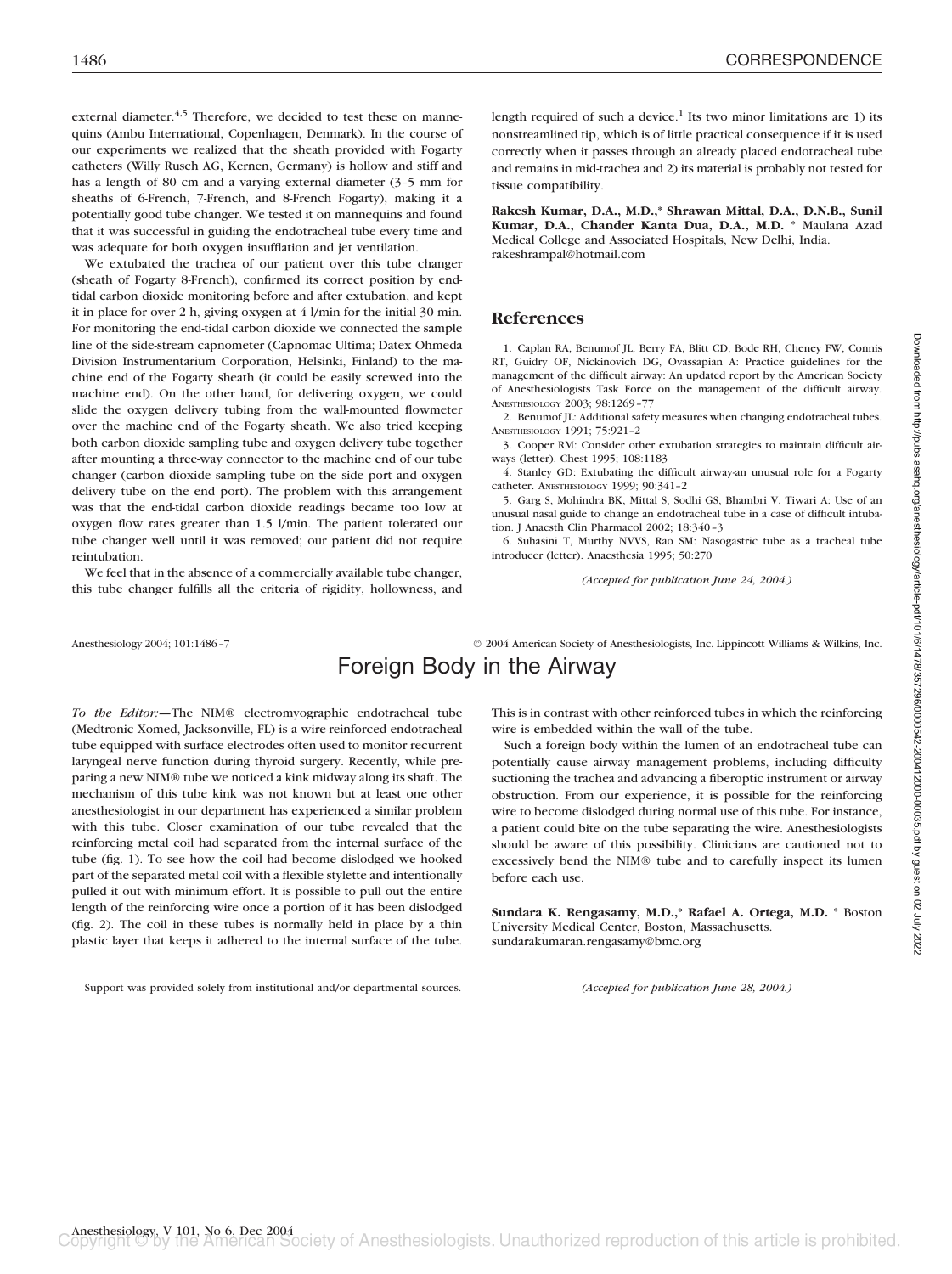

**Fig. 1. Metal coil inside the lumen (***arrow***) of NIM® endotracheal tube at the kinked site.**



**Fig. 2. Reinforcement metal coil pulled out.**

Anesthesiology 2004; 101:1487–8 © 2004 American Society of Anesthesiologists, Inc. Lippincott Williams & Wilkins, Inc. Linezolid-Bupropion Interaction as Possible Etiology of Severe Intermittent Intraoperative Hypertension?

*To the Editor:—*Linezolid is a valuable drug that is finding increased use in the hospitalized surgical patient for the treatment of infections resulting from resistant, gram-positive organisms. Along with its known efficacy as an antibacterial agent, linezolid is a mild, reversible monoamine oxidase inhibitor.<sup>1</sup> Reviews on the subject of its monoamine oxidase inhibitor-like profile have expressed caution about the use of linezolid in the clinical setting, specifically when combined with sympathomimetic agents, $2$  but there have been few, if any, reported clinical examples of a significant interaction. Recently, however, we observed unexpected intraoperative hemodynamic lability, as well as severe intermittent hypertension, in a psychiatric patient maintained on bupropion who was subsequently placed on linezolid for treatment of an infected vascular graft. We raise the concern that we have seen one of the first examples in the perioperative setting of a potentially dangerous interaction between linezolid and bupropion.

The patient was a 57-yr-old male status post axillary-femoral bypass graft who presented to the emergency room with evidence of a graft infection and was admitted for antibiotics. After a trial of several antibiotics, he was placed on linezolid for treatment of resistant, gram-positive organisms. As an outpatient, he had been stably maintained on bupropion for long-standing depression; this drug was continued throughout his hospital course. After about 24 h of linezolid therapy, the patient was taken to the operating room for graft removal, where he underwent a propofol/succinylcholine induction with standard doses and a maintenance anesthetic of 1.5% isoflurane and fentanyl  $250 \mu$ g. His intraoperative course was notable for several episodes of severe hypertension (as high as 260/145 mmHg), despite an otherwise stable anesthetic. The unexpected hemodynamic lability was severe enough to result in an unplanned admission to the intensive

Downloaded from http://pubs.asahq.org/anesthesiology/article-pdf/10/1478/357296/0000542-200412000-00035.pdf by guest on 02 July 2022 Downloaded from http://pubs.asahq.org/anesthesiology/article-pdf/101/6/1478/357296/0000542-200412000-00035.pdf by guest on 02 July 2022

care unit, where the patient had an unremarkable postoperative course.

The possibility of a significant drug interaction between linezolid and bupropion was suspected immediately and is supported by a careful analysis of the underlying pharmacologic mechanisms. Bupropion is an antidepressant that, in concert with its primary metabolite hydroxybupropion, acts as a norepinephrine reuptake inhibitor as well as a mild dopamine reuptake inhibitor. $3$  Both norepinephrine and dopamine are monoamine compounds metabolized by monoamine oxidase. The use of bupropion with older, more traditional monoamine oxidase inhibitor drugs (such as phenelzine and tranylcypromine) has long been contraindicated in standard psychiatric practice because of the risk of a hypertensive crisis.<sup>3</sup> The older monoamine oxidase inhibitors do differ from linezolid in that they are strong, irreversible inhibitors of monoamine oxidase. As linezolid is a weak, reversible monoamine oxidase inhibitor, it had not been appreciated that coadministration with bupropion might cause a similar hypertensive state.

However, linezolid clearly resembles the stronger monoamine oxidase inhibitors in its capacity to interact adversely with certain drugs. Combining the older monoamine oxidase inhibitors with serotonergically active drugs, such as selective serotonin inhibitors,  $4.5$  meperidine,<sup>6</sup> and dextromethorphan,<sup>7</sup> may lead to a severe central serotonin syndrome.<sup>8</sup> Similarly, linezolid has been implicated in producing a central serotonin syndrome when combined with either paroxetine<sup>9</sup> or citalopram<sup>10</sup> (both selective serotonin reuptake inhibitors). Furthermore, it is known that sympathomimetic agents, when administered in combination with the traditional monoamine oxidase inhibitors, may produce severe hypertensive events.<sup>11</sup> Again, linezolid mimics the interaction profile of the stronger monoamine oxidase inhibitors by Support was provided solely from institutional and/or departmental sources. producing statistically significant increases in blood pressure when